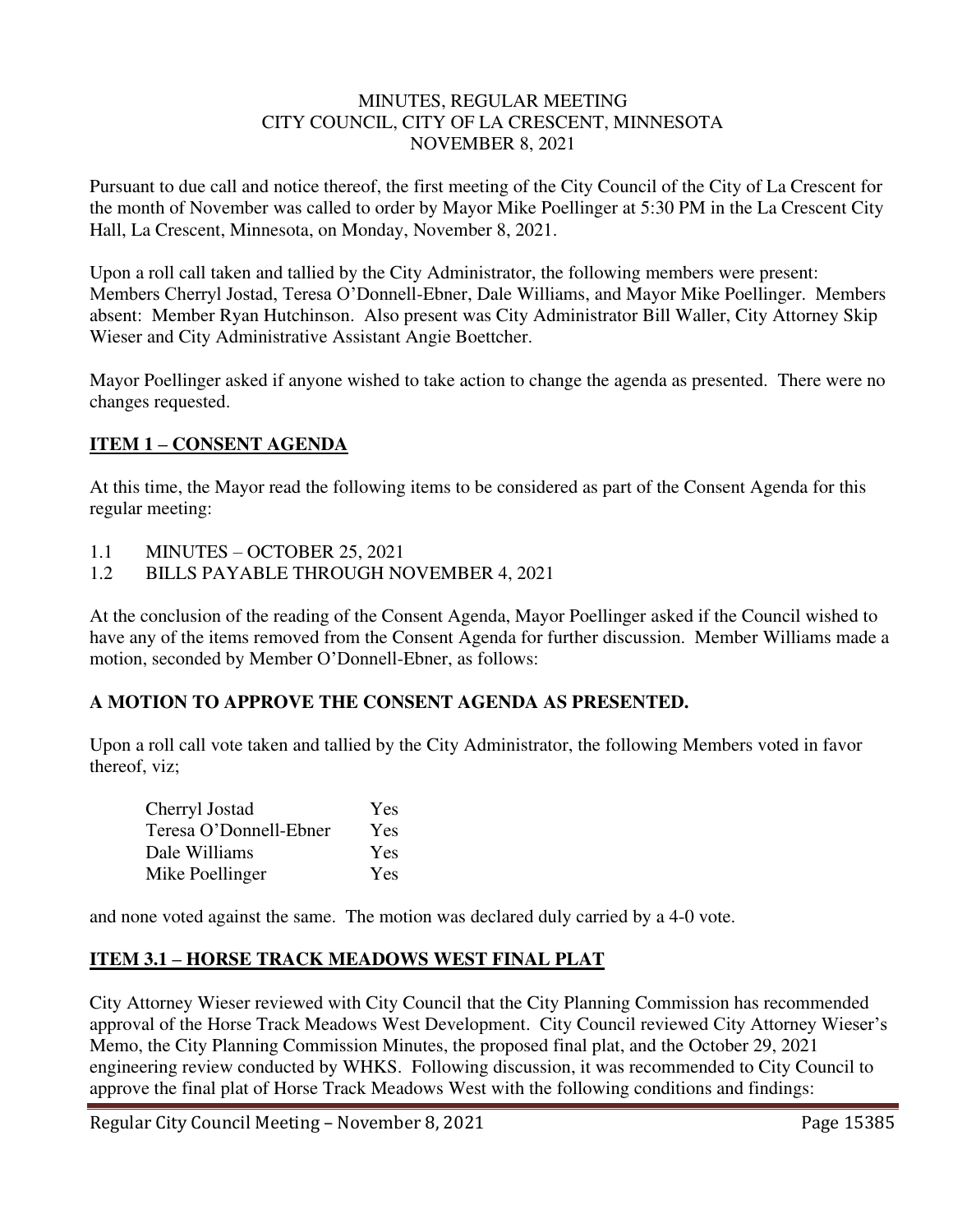Conditions:

- 1. That the City accept reduction of the walking path from twenty (20) feet, as contained in Horse Track Meadows plat of Lot 54, to ten (10) feet, as contained in Horse Track Meadows West plat.
- 2. That a ten (10) foot publicly dedicated utility easement be included along the north line of Lots 1-3.
- 3. That a line of credit be approved by the City Attorney and City Administrator.
- 4. That the applicant obtains the necessary permits as contained in WHKS report dated October 29, 2021.
- 5. That the Grading and Utility Plan be approved by WHKS as recommended in WHKS report dated October 29, 2021.
- 6. That the Developer provide an updated Certificate of Insurance listing the City as an additional insured as required by both development agreements.

Findings:

- 1. The property owner proposes to use the property in a reasonable manner permitted by the Zoning Ordinance.
- 2. The request is in harmony with the general purposes and intent of the ordinance and consistent with the comprehensive plan.
- 3. The basic layout of streets and lots are acceptable.
- 4. The property commonly referred to as the "Horse Track Meadows" and "Horse Track Meadows West" were annexed by the City in September 2016 in order to make sure future development was done in the City.
- 5. In July 2019, the City of La Crescent approved an amendment to its Sewer Conveyance Agreement with the City of La Crosse to provide municipal sewer to the Horse Track Meadows property.
- 6. Developer has demonstrated an increased need in single family housing inventory within the City of La Crescent. Further the need for multi-family/apartment building is being satisfied before other developments within the City.

Member Williams made a motion, seconded by Member O'Donnell-Ebner, as follows:

# **MOTION TO APPROVE THE FINAL PLAT OF HORSE TRACK MEADOWS WEST WITH THE CONDITIONS AND FINDINGS STATED ABOVE.**

Upon a roll call vote taken and tallied by the City Administrator, the following Members voted in favor thereof, viz;

| Cherryl Jostad         | <b>Yes</b> |
|------------------------|------------|
| Teresa O'Donnell-Ebner | Yes        |
| Dale Williams          | Yes        |
| Mike Poellinger        | <b>Yes</b> |

and none voted against the same. The motion was declared duly carried by a 4-0 vote.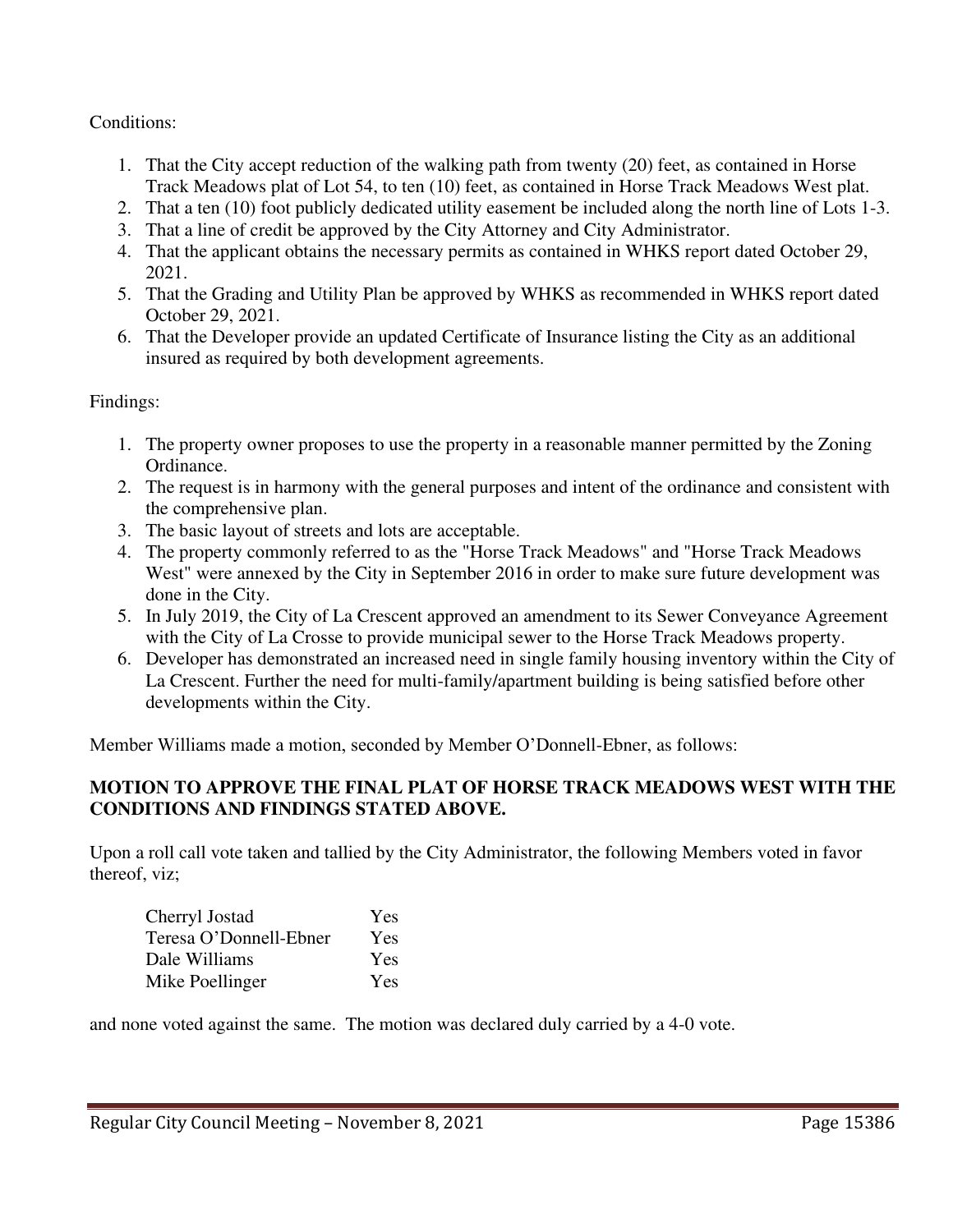#### **ITEM 3.2 – HORSE TRACK MEADOWS WEST DEVELOPMENT AGREEMENT ITEM 3.3 – AMENDMENT TO HORSE TRACK MEADOWS DEVELOPMENT AGREEMENT**

City Attorney Wieser reviewed with City Council the Horse Track Meadows West Development Agreement & the Horse Track Meadows Third Amendment to Development Agreement. The Horse Track Meadows West Development Agreement is significantly the same as the Horse Track Meadows Development Agreement. The areas to highlight are as follows:

- 1. Developer letter of credit in the amount of \$184,806.88 for Horse Track Meadows West and \$50,000.00 for Horse Track Meadows totaling \$234,806.88. The letter of credit will cover both the Horse Track Meadows and the Horse Track Meadows West Development. The amount of the letter of credit has been approved by WHKS & Co. The portion for the Horse Track Meadows West is based on the estimates contained on Exhibit B of the Agreement. The letter of credit will remain in place 2 years after City acceptance of the developer improvements.
- 2. Section 8.2 requires the developer to reimburse the City \$9,500.00 for WHKS fees for the developer.

The purpose of the Third Amendment is to reduce the letter of credit as WHKS has certified that the developer has completed the developer's work to the satisfaction of WHKS. Also, that the developer will contribute \$7,000.00 to the City for the additional cost of delaying the installation of the wear course by one (1) year. Lastly, the developer's timeframe to finalize the walking trail is extended to July 1, 2022.

Following discussion, Member Jostad made a motion, seconded by Member Williams, as follows:

# **MOTION TO APPROVE THE HORSE TRACK MEADOWS WEST DEVELOPMENT AGREEMENT BETWEEN THE CITY OF LA CRESCENT AND MSM DEVELOPMENT, LLC AND TO AUTHORIZE THE MAYOR AND CITY ADMINISTRATOR TO SIGN THE AGREEMENT.**

Upon a roll call vote taken and tallied by the City Administrator, the following Members voted in favor thereof, viz;

| Cherryl Jostad         | Yes |
|------------------------|-----|
| Teresa O'Donnell-Ebner | Yes |
| Dale Williams          | Yes |
| Mike Poellinger        | Yes |

and none voted against the same. The motion was declared duly carried by a 4-0 vote.

Member O'Donnell-Ebner made a motion, seconded by Member Williams, as follows:

#### **MOTION TO APPROVE THE HORSE TRACK MEADOWS THIRD AMENDMENT TO DEVELOPMENT AGREEMENT BETWEEN THE CITY OF LA CRESCENT AND MSM DEVELOPMENT, LLC AND TO AUTHORIZE THE MAYOR AND CITY ADMINISTRATOR TO SIGN THE AGREEMENT.**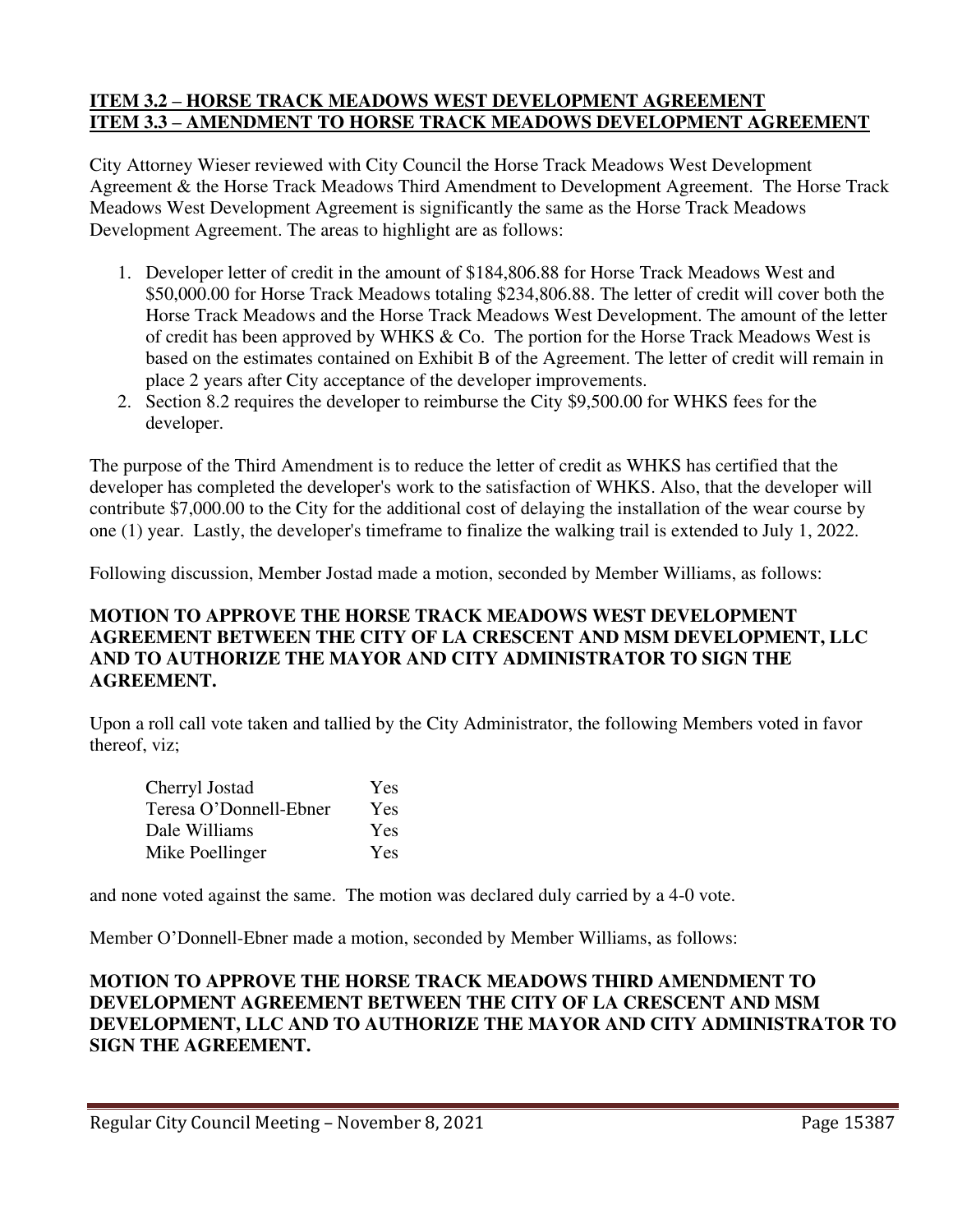Upon a roll call vote taken and tallied by the City Administrator, the following Members voted in favor thereof, viz;

| Cherryl Jostad         | Yes        |
|------------------------|------------|
| Teresa O'Donnell-Ebner | <b>Yes</b> |
| Dale Williams          | <b>Yes</b> |
| Mike Poellinger        | Yes        |

and none voted against the same. The motion was declared duly carried by a 4-0 vote.

# **ITEM 3.4 – WAGON WHEEL PROJECT PHASE I BID RESULTS**

City Administrator Waller reviewed with City Council the bid results to pave the balance of the first phase of the Wagon Wheel Improvement project. The City has received a \$86,210.00 Local Trail Connections Program grant from the Minnesota Department of Natural Resources that will pay for 74% of the cost to pave the portion of the first phase of the Wagon Wheel improvement project that is not currently paved. The total estimated project cost is \$116,500.00. The City's 2022 general fund budget includes \$30,280.00 for the local share of the project costs. The project will be completed in the spring of 2022. It was recommended to City Council to accept the bid from Mathy Construction in the amount of \$96,333.75. Following discussion, Member Jostad made a motion, seconded by Member O'Donnell-Ebner, as follows:

# **MOTION TO ACCEPT THE BID FROM MATHY CONSTRUCTION IN THE AMOUNT OF \$96,333.75 TO PAVE THE BALANCE OF THE FIRST PHASE OF THE WAGON WHEEL IMPROVEMENT PROJECT.**

Upon a roll call vote taken and tallied by the City Administrator, the following Members voted in favor thereof, viz;

| Cherryl Jostad         | <b>Yes</b> |
|------------------------|------------|
| Teresa O'Donnell-Ebner | Yes        |
| Dale Williams          | Yes        |
| Mike Poellinger        | Yes        |

and none voted against the same. The motion was declared duly carried by a 4-0 vote.

## **ITEM 3.5 – PERSONNEL COMMITTEE RECOMMENDATIONS**

City Administrator Waller and City Attorney Wieser reviewed with City Council the following recommendations from the Personnel Committee:

1. The Personnel Committee is recommending that the City Council approve an increase to the monthly salaries for the City Council and Mayor. Presently City Council members earn \$400.00 per month and the Mayor earns \$500.00 per month. The last increase in the salary for these positions occurred in January of 2009. The Personnel Committee is recommending that the salary for members of the City Council be increased to \$500.00 per month, and that the salary for the Mayor be increased to \$600.00 per month. The proposed increase would take effect January 1, 2023. City Council reviewed a spreadsheet from the League of Minnesota Cities that shows the salaries of Mayors and City Council members from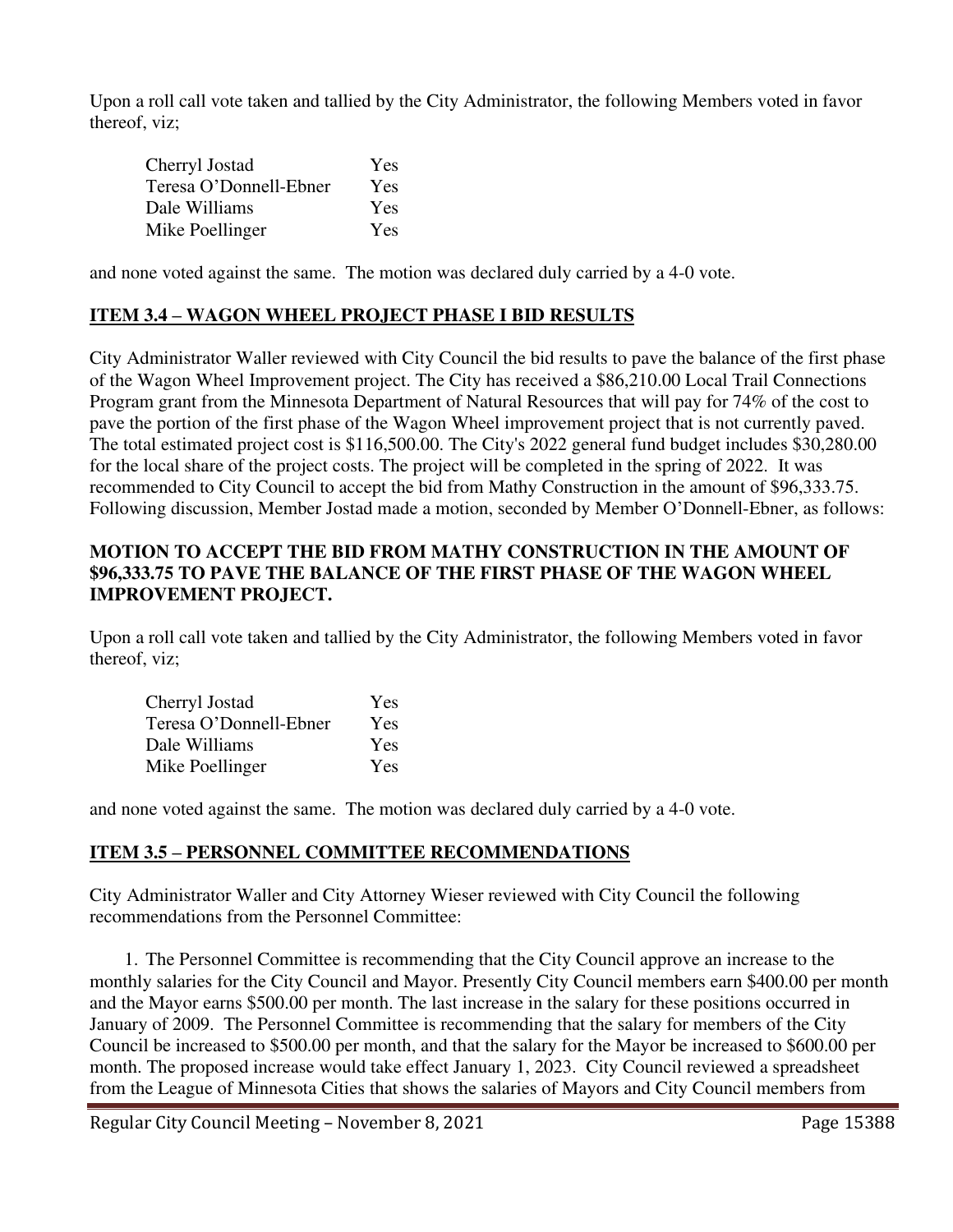communities around the State. City Council also reviewed the Personnel Committee's basis for recommending the increase in salaries. City Attorney Wieser reviewed the requirements to increase the salary for these positions. Following discussion, Member Williams made a motion, seconded by Member O'Donnell-Ebner, as follows:

## **MOTION TO APPROVE THE SALARY FOR MEMBERS OF THE CITY COUNCIL BE INCREASED TO \$500.00 PER MONTH, AND THAT THE SALARY FOR THE MAYOR BE INCREASED TO \$600.00 PER MONTH.**

Upon a roll call vote taken and tallied by the City Administrator, the following Members voted in favor thereof, viz;

| Dale Williams   | Yes |
|-----------------|-----|
| Mike Poellinger | Yes |

Member Cherryl Jostad and Member Teresa O'Donnell-Ebner voted against the same. The motion failed due to a 2-2 vote.

2. Justin Thorsen's resignation as Police Sergeant for the City of La Crescent. City Council reviewed Sgt. Thorsen's letter of resignation to Chief Stavenau. The Personnel Committee is recommending that the City Council accept Sgt. Thorsen's resignation, and authorize that the position of Police Officer be advertised. A hiring recommendation will be presented at a future City Council meeting. Following discussion, Member O'Donnell-Ebner made a motion, seconded by Member Williams, as follows:

## **MOTION TO ACCEPT SGT. THORSEN'S RESIGNATION FROM THE LA CRESCENT POLICE DEPARTMENT AND AUTHORIZE THAT THE POSITION OF POLICE OFFICER BE ADVERTISED WITH A HIRING RECOMMENDATION TO BE PRESENTED AT A FUTURE CITY COUNCIL MEETING.**

Upon a roll call vote taken and tallied by the City Administrator, the following Members voted in favor thereof, viz;

| Cherryl Jostad         | Yes        |
|------------------------|------------|
| Teresa O'Donnell-Ebner | Yes        |
| Dale Williams          | Yes        |
| Mike Poellinger        | <b>Yes</b> |

and none voted against the same. The motion was declared duly carried by a 4-0 vote.

3. Debbie Shimshak, the City's Finance Director, informing the City of her intent to retire at the end of July, 2022. City Council reviewed a letter from Ms. Shimshak. Ms. Shimshak plans for her last day in the office to be June 30, 2022, after the completion of the City's 2021 audit. City Council reviewed a narrative and timeline regarding Ms. Shimshak's resignation. The Personnel Committee is recommending that at a date in the future Kara Tarrence, the City's Accountant, be promoted to the position of Finance Director. It was also recommended to City Council to authorize that the position of Bookkeeper be advertised and that a hiring recommendation would then be presented at a future City Council meeting. Following discussion, Member Williams made a motion, seconded by Member O'Donnell-Ebner, as follows: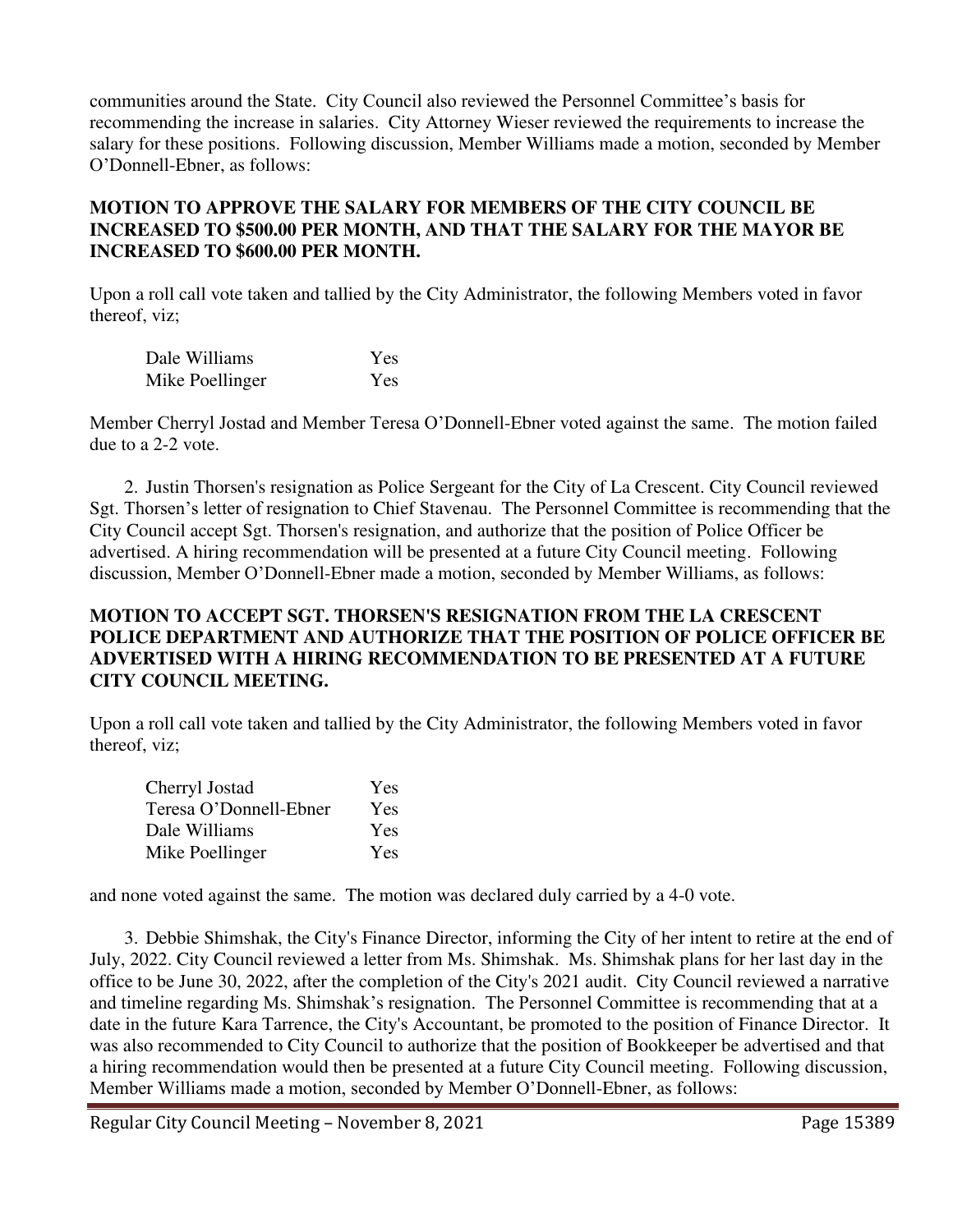## **MOTION TO AUTHORIZE THAT THE POSITION OF BOOKKEEPER BE ADVERTISED WITH A HIRING RECOMMENDATION TO BE PRESENTED AT A FUTURE CITY COUNCIL MEETING.**

Upon a roll call vote taken and tallied by the City Administrator, the following Members voted in favor thereof, viz;

| Cherryl Jostad         | <b>Yes</b> |
|------------------------|------------|
| Teresa O'Donnell-Ebner | Yes        |
| Dale Williams          | Yes        |
| Mike Poellinger        | Yes        |

and none voted against the same. The motion was declared duly carried by a 4-0 vote.

4. To authorize the City Attorney to review and establish a Post-Retirement Healthcare Savings Plan for full-time City employees not represented by a bargaining unit. Currently, non-bargaining unit employees would receive 50% of their accumulated sick leave in a lump sum cash payment. City employees represented by a bargaining unit would have 60% of their accumulated sick leave paid into a healthcare savings plan. It is recommended that for Ms. Shimshak, given her years of service along with the advance notice that she is providing, that 100% of her accumulated sick leave be paid into a healthcare savings plan. Following discussion, Member O'Donnell-Ebner made a motion, seconded by Member Williams, as follows:

## **MOTION TO AUTHORIZE THE CITY ATTORNEY TO ESTABLISH A POST-RETIREMENT HEALTHCARE SAVINGS PLAN FOR FULL-TIME CITY EMPLOYEES NOT REPRESENTED BY A BARGAINING UNIT AND REVIEW AT A FUTURE CITY COUNCIL MEETING.**

Upon a roll call vote taken and tallied by the City Administrator, the following Members voted in favor thereof, viz;

| Cherryl Jostad         | Yes |
|------------------------|-----|
| Teresa O'Donnell-Ebner | Yes |
| Dale Williams          | Yes |
| Mike Poellinger        | Yes |

and none voted against the same. The motion was declared duly carried by a 4-0 vote.

5. To authorize the City Attorney to prepare a Phased Retirement Option for Ms. Shimshak. This is an option that is available under the State of Minnesota's retirement plan. As proposed, in August and September of 2022, Ms. Shimshak would work 20 hours per week, and in October of 2022, Ms. Shimshak would work 10 hours per week. This would be of tremendous assistance to the City with numerous items, including the preparation of the City's 2023 budget. As part of the Phased Retirement Option, Ms. Shimshak would stay on the City's insurance through the end of October 2022, with the current City contribution towards insurance. Following discussion, Member O'Donnell-Ebner made a motion, seconded by Member Williams, as follows: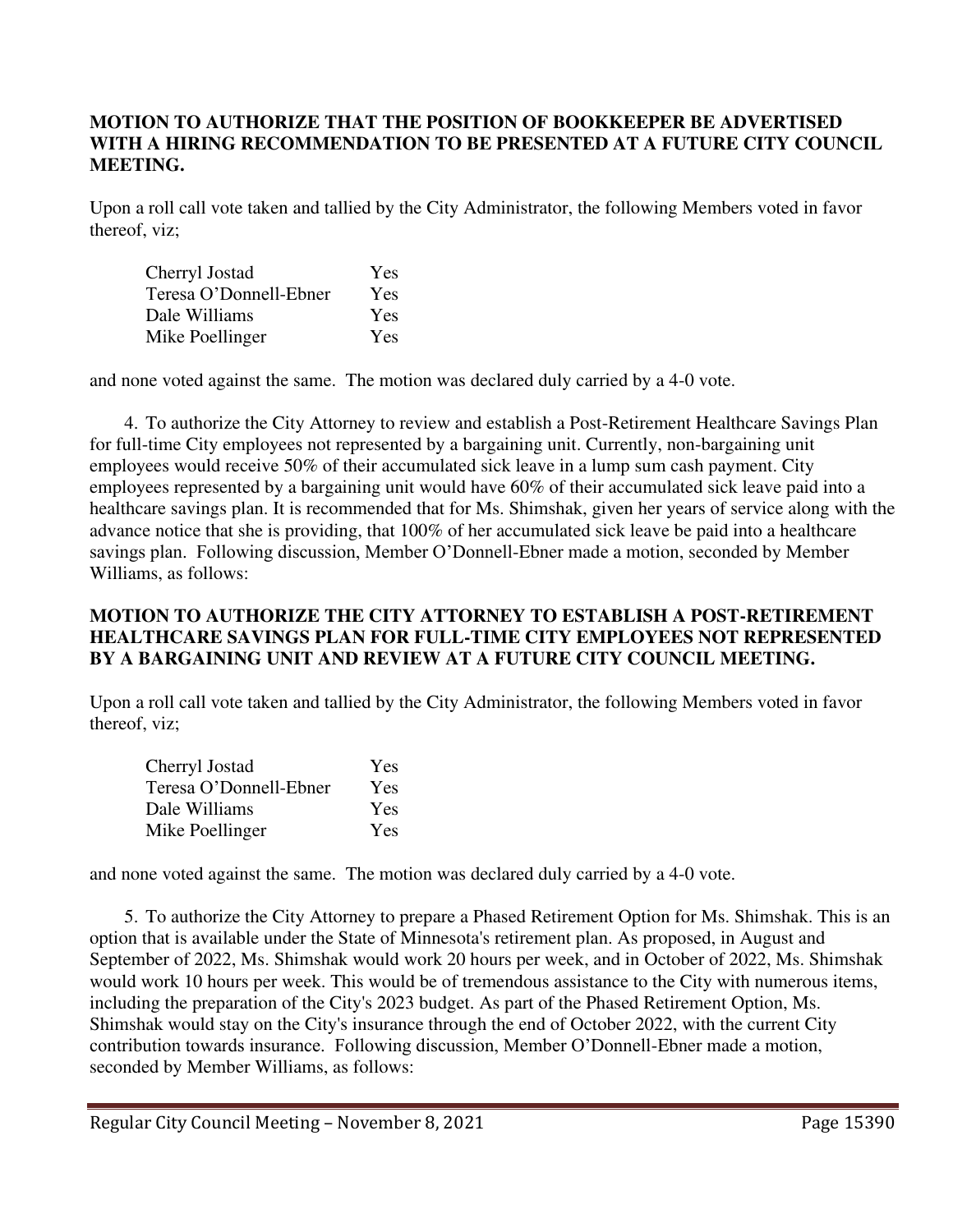#### **MOTION TO AUTHORIZE THE CITY ATTORNEY TO PREPARE A PHASED RETIREMENT OPTION FOR MS. SHIMSHAK.**

Upon a roll call vote taken and tallied by the City Administrator, the following Members voted in favor thereof, viz;

| Cherryl Jostad         | Yes        |
|------------------------|------------|
| Teresa O'Donnell-Ebner | Yes        |
| Dale Williams          | <b>Yes</b> |
| Mike Poellinger        | <b>Yes</b> |

and none voted against the same. The motion was declared duly carried by a 4-0 vote.

6. To authorize the City Attorney to prepare a memo of understanding with the AFSCME union to increase Ms. Tarrence's wages by \$3 per hour, effective January 1, 2022. Following discussion, Member Williams made a motion, seconded by Member O'Donnell-Ebner, as follows:

#### **MOTION TO AUTHORIZE THE CITY ATTORNEY TO PREPARE A MEMO OF UNDERSTANDING WITH THE AFSCME UNION TO INCREASE MS. TARRENCE'S WAGES BY \$3.00 PER HOUR, EFFECTIVE JANUARY 1, 2022.**

Upon a roll call vote taken and tallied by the City Administrator, the following Members voted in favor thereof, viz;

| Cherryl Jostad         | Yes |
|------------------------|-----|
| Teresa O'Donnell-Ebner | Yes |
| Dale Williams          | Yes |
| Mike Poellinger        | Yes |

and none voted against the same. The motion was declared duly carried by a 4-0 vote.

City Council also reviewed Kayce Gentry's resignation letter as the City's Librarian. This item was informational, and no action was taken.

# **ITEM 3.6 – 2022 LODGING TAX CONTRACTS**

City Attorney Wieser reviewed with City Council the following agreements regarding the 2022 lodging tax:

- 1. Marketing and Promotional Agreements between the City of La Crescent and La Crosse Area Convention and Visitor Bureau, Inc.
- 2. Marketing and Promotional Agreements between the City of La Crescent and La Crescent Area Event Center, Inc.
- 3. Marketing and Promotional Agreements between the City of La Crescent and La Crescent Area Chamber of Commerce and Tourism.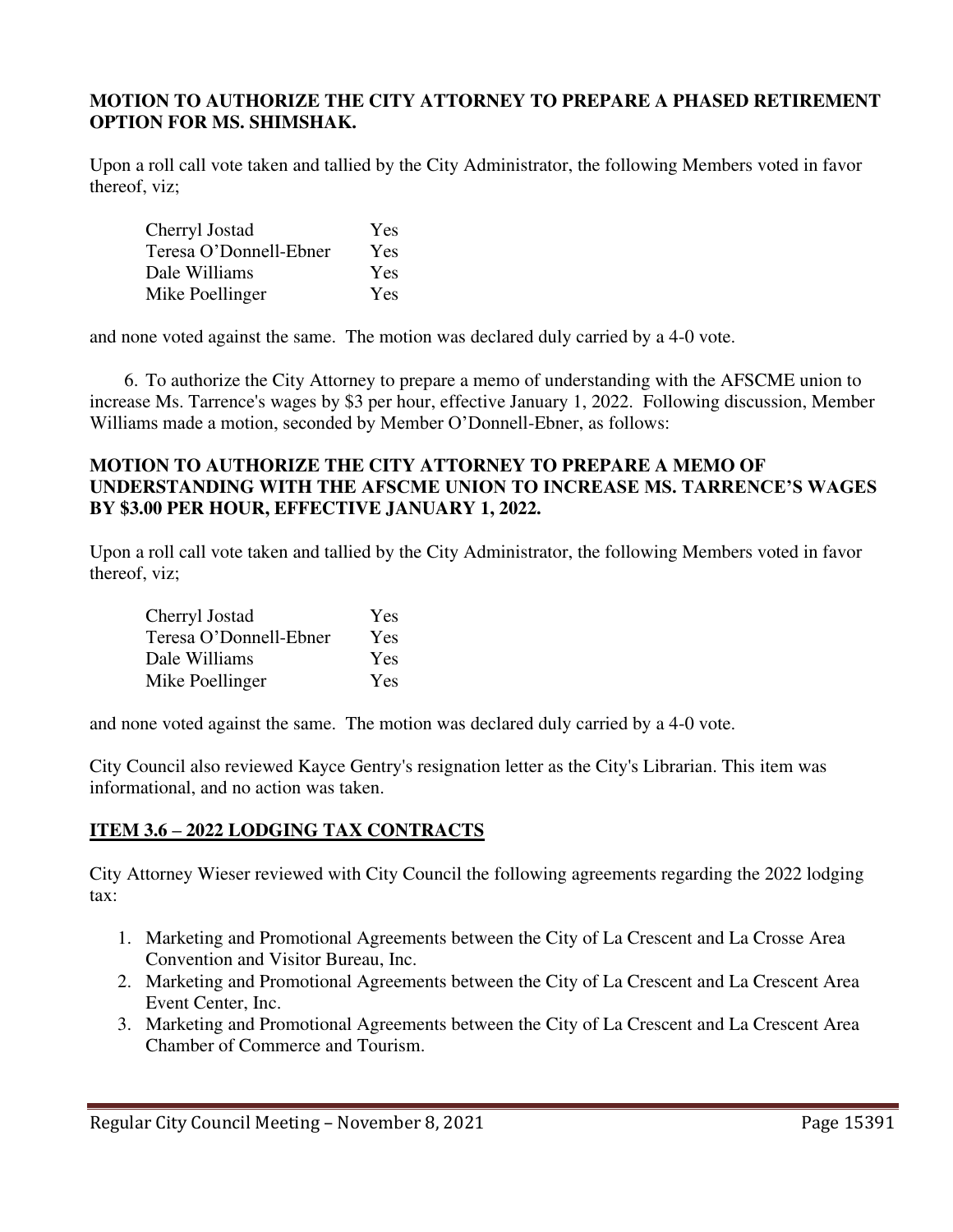The agreements are in substantially the same form as the last agreements with the exception of the term. The term of these agreements would begin January l , 2022 and end December 31, 2022. Following discussion, Member Williams made a motion, seconded by Member Jostad, as follows:

# **MOTION TO APPROVE THE MARKETING AND PROMOTIONAL AGREEMENTS REGARDING THE 2022 LODGING TAX BETWEEN THE CITY OF LA CRESCENT AND THE LA CROSSE AREA CONVENTION AND VISITOR BUREAU, INC.; THE LA CRESCENT AREA EVENT CENTER, INC.; AND THE LA CRESCENT AREA CHAMBER OF COMMERCE AND TOURISM, AS PRESENTED.**

Upon a roll call vote taken and tallied by the City Administrator, the following Members voted in favor thereof, viz;

| Cherryl Jostad         | <b>Yes</b> |
|------------------------|------------|
| Teresa O'Donnell-Ebner | Yes        |
| Dale Williams          | Yes        |
| Mike Poellinger        | <b>Yes</b> |

and none voted against the same. The motion was declared duly carried by a 4-0 vote.

# **ITEM 3.7 – MASTER JOINT POWERS AGREEMENT/COURT AMENDMENT**

City Attorney Wieser reviewed with City Council the proposed Joint Powers Agreement and Court Data Services Subscriber Amendment to CJDN Subscriber Agreement between the City of La Crescent and the Minnesota Bureau of Criminal Apprehension (BCA). The Agreement relates to information and data that the BCA obtains in support of criminal justice. The Agreement and Amendment are effective for five (5) years and were last executed in 2016. City Council also reviewed the proposed Resolution approving the Agreement and authorizing the Mayor and City Administrator to execute the Joint Powers Agreement and authorizing the City Attorney and City Police Chief to be designated as Authorized Representatives to sign any subsequent amendment or agreement that may be required. Following discussion, Member O'Donnell-Ebner introduced the following resolution and moved its passage and adoption:

# **RESOLUTION NO. 11-21-34**

# **RESOLUTION APPROVING STATE OF MINNESOTA JOINT POWERS AGREEMENTS WITH THE CITY OF LA CRESCENT ON BEHALF OF ITS CITY ATTORNEY AND POLICE DEPARTMENT**

 WHEREAS, the City of La Crescent on behalf of its Prosecuting Attorney and Police Department desires to enter into Joint Powers Agreements with the State of Minnesota, Department of Public Safety, Bureau of Criminal Apprehension to use systems and tools available over the State's criminal justice data communications network for which the City is eligible. The Joint Powers Agreements further provide the City with the ability to add, modify and delete connectivity, systems and tools over the five year life of the agreement and obligates the City to pay the costs for the network connection.

 NOW, THEREFORE, BE IT RESOLVED by the City Council of La Crescent, Minnesota as follows: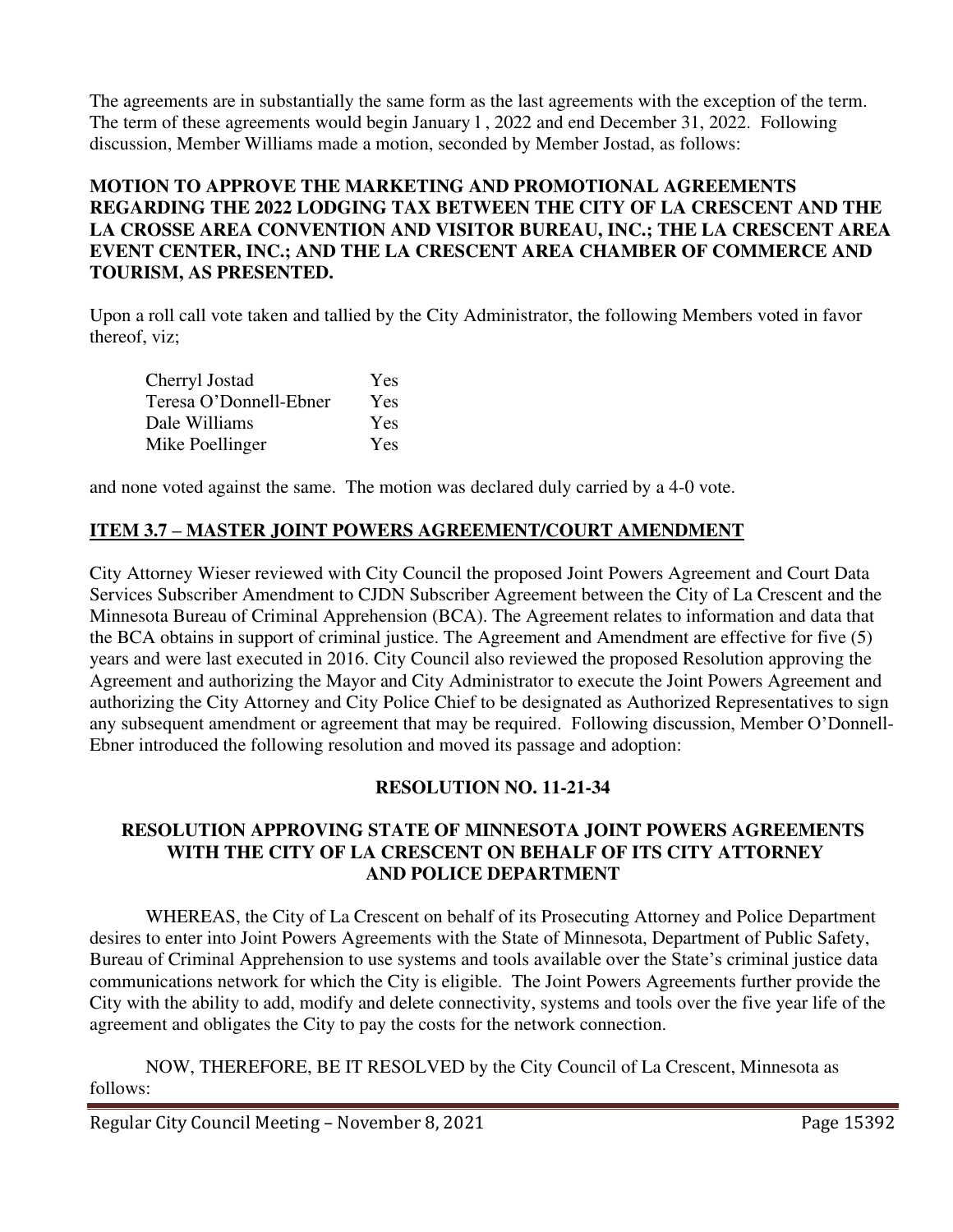1. That the State of Minnesota Joint Powers Agreements by and between the State of Minnesota acting through its Department of Public Safety, Bureau of Criminal Apprehension and the City of La Crescent on behalf of its Prosecuting Attorney and Police Department are hereby approved.

 2. That the Chief of Police, Douglas Stavenau, or his successor, is designated the Authorized Representative for the La Crescent Police Department. The Authorized Representative is also authorized to sign any subsequent amendment or agreement that may be required by the State of Minnesota to maintain the City's connection to the systems and tools offered by the State.

 To assist the Authorized Representative with the administration of the agreement, Wieser Law Office, P.C., Al Wieser, III is appointed as the Authorized Representative's designee.

 3. That Wieser Law Office, P.C., Al Wieser, III, or his or her successor, is designated the Authorized Representative for the Prosecuting Attorney. The Authorized Representative is also authorized to sign any subsequent amendment or agreement that may be required by the State of Minnesota to maintain the City's connection to the systems and tools offered by the State.

 To assist the Authorized Representative with the administration of the agreement, Wieser Law Office, P.C., Al Wieser, III is appointed as the Authorized Representative's designee.

 4. That Mike Poellinger, the Mayor for the City of La Crescent, and Bill Waller, the City Administrator for the City of La Crescent, are authorized to sign the State of Minnesota Joint Powers Agreements.

ADOPTED this 8th day of November, 2021.

SIGNED:

 $\frac{1}{\sqrt{2\pi}}$  , which is a set of the set of the set of the set of the set of the set of the set of the set of the set of the set of the set of the set of the set of the set of the set of the set of the set of the set of Mike Poellinger, Mayor

ATTEST:

\_\_\_\_\_\_\_\_\_\_\_\_\_\_\_\_\_\_\_\_\_\_\_\_\_\_\_\_\_ Bill Waller, City Administrator

The foregoing motion was duly seconded by Member Williams and upon a roll call vote taken and tallied by the City Administrator, all Members present voted in favor thereof, viz;

| Cherryl Jostad         | Yes |
|------------------------|-----|
| Teresa O'Donnell-Ebner | Yes |
| Dale Williams          | Yes |
| Mike Poellinger        | Yes |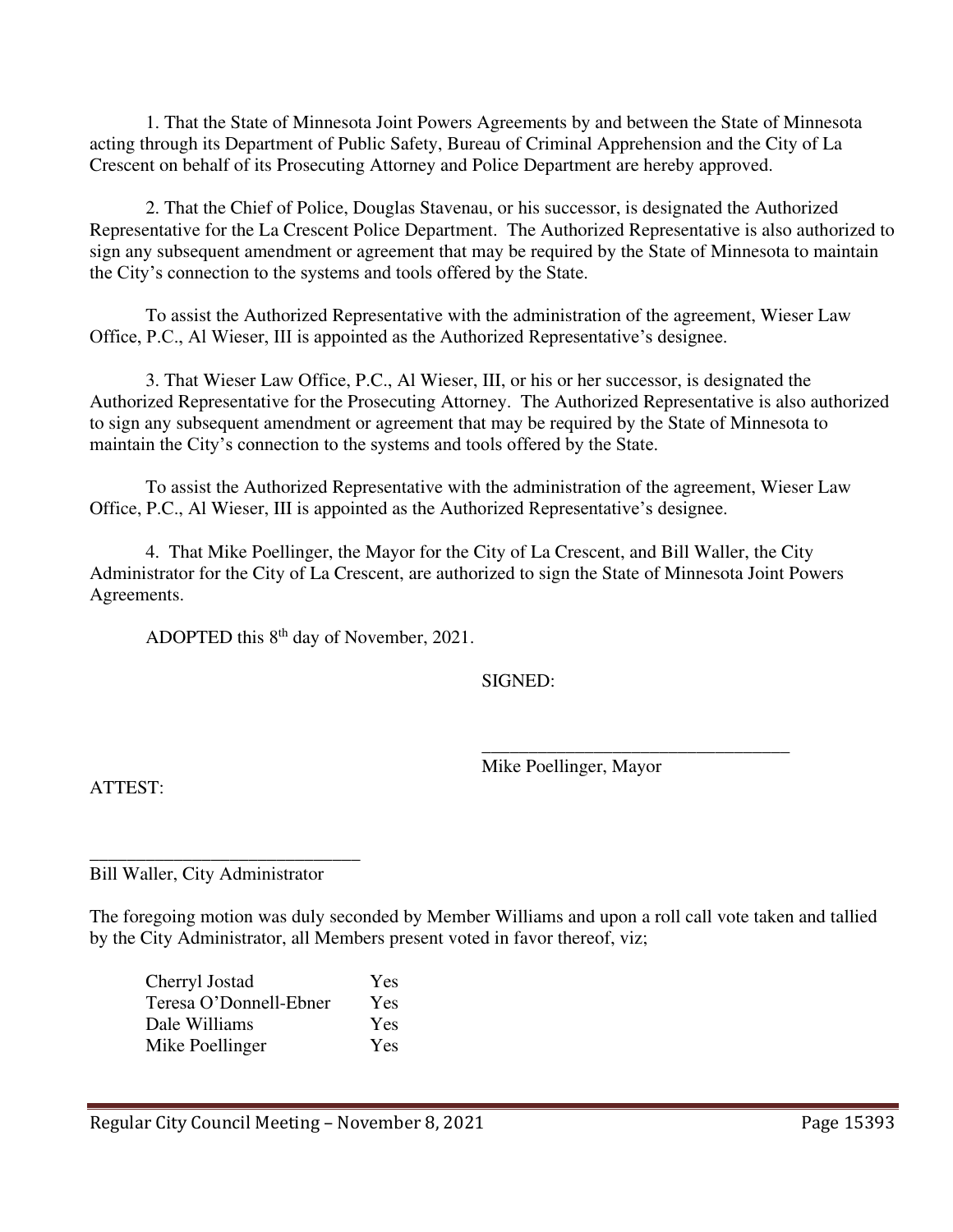and none voted against the same. The motion was declared duly carried and the resolution duly passed and adopted by a 4-0 vote.

# **ITEM 3.8 – DECEMBER CITY COUNCIL MEETING SCHEDULE**

City Administrator Waller reviewed with City Council that due to the Christmas holiday, it was recommended to City Council to move the second regular meeting in December from Monday, December 27, to Monday, December 20, 2021. Following discussion, Member O'Donnell-Ebner made a motion, seconded by Member Jostad, as follows:

#### **MOTION TO APPROVE MOVING THE SECOND REGULAR CITY COUNCIL MEETING IN DECEMBER FROM MONDAY, DECEMBER 27, TO MONDAY, DECEMBER 20, 2021.**

Upon a roll call vote taken and tallied by the City Administrator, the following Members voted in favor thereof, viz;

| Cherryl Jostad         | Yes        |
|------------------------|------------|
| Teresa O'Donnell-Ebner | <b>Yes</b> |
| Dale Williams          | Yes        |
| Mike Poellinger        | <b>Yes</b> |

and none voted against the same. The motion was declared duly carried by a 4-0 vote.

# **ITEM 3.9 – CITY HALL HOLIDAY HOURS**

City Administrator Waller reviewed with City Council that due to the Christmas and News Years holidays falling on Friday and Saturday this year, it was recommended to City Council to approve the following City Hall hours and pay for AFSCME employees for the 2021 holiday season:

- 1. City Hall would close at 12:30 in the afternoon on both Thursday, December  $23<sup>rd</sup>$  and Thursday, December  $30<sup>th</sup>$ ,  $2021$ . This would be the half-day holiday that employees receive for Christmas Eve and New Year's Eve.
- 2. City Hall would be closed on Friday, December 24<sup>th</sup>, and Friday, December 31<sup>st</sup>. AFSCME employees that work at City Hall would receive 8 hours of holiday pay at straight time for each of these two days. There are 7 full-time and 1 part-time employee that fall in this classification.

Following discussion, Member Williams made a motion, seconded by Member O'Donnell-Ebner, as follows:

## **MOTION TO APPROVE THAT CITY HALL WOULD CLOSE AT 12:30 IN THE AFTERNOON ON BOTH THURSDAY, DECEMBER 23RD AND THURSDAY, DECEMBER 30TH, 2021 AND THAT THIS WOULD BE THE HALF-DAY HOLIDAY THAT EMPLOYEES RECEIVE FOR CHRISTMAS EVE AND NEW YEAR'S EVE.**

Upon a roll call vote taken and tallied by the City Administrator, the following Members voted in favor thereof, viz;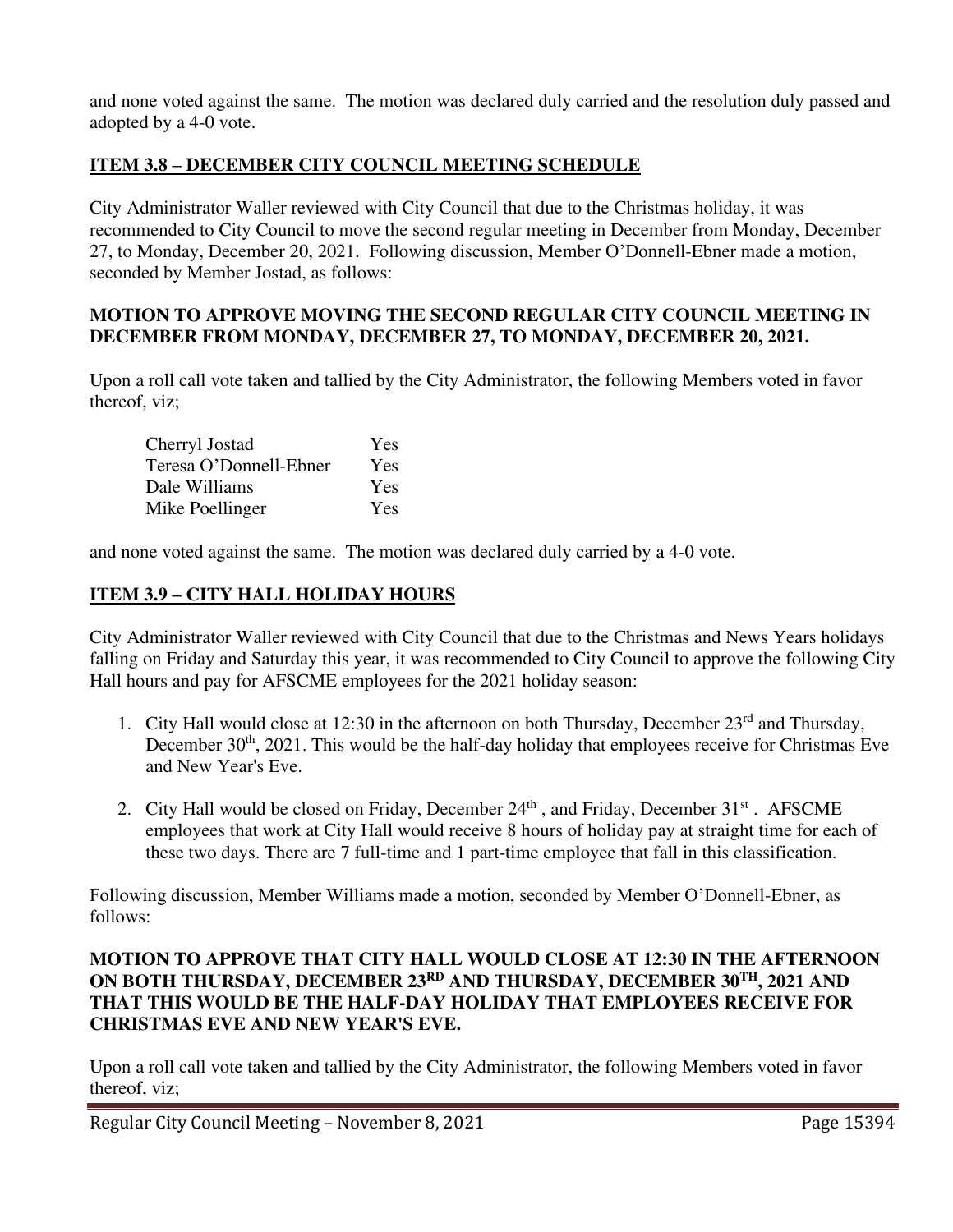| Cherryl Jostad         | Yes        |
|------------------------|------------|
| Teresa O'Donnell-Ebner | <b>Yes</b> |
| Dale Williams          | Yes        |
| Mike Poellinger        | Yes        |

and none voted against the same. The motion was declared duly carried by a 4-0 vote.

Following discussion, Member Williams made a motion, seconded by Member O'Donnell-Ebner, as follows:

# **MOTION TO APPROVE THAT CITY HALL WOULD BE CLOSED ON FRIDAY, DECEMBER 24TH AND FRIDAY, DECEMBER 31ST, 2021 AND THAT AFSCME FULL-TIME EMPLOYEES THAT WORK AT CITY HALL WOULD RECEIVE 8 HOURS OF HOLIDAY PAY AND PART-TIME EMPLOYEES WOULD RECEIVE 4 HOURS OF HOLIDAY PAY AT STRAIGHT TIME FOR EACH OF THESE TWO DAYS.**

Upon a roll call vote taken and tallied by the City Administrator, the following Members voted in favor thereof, viz;

| Teresa O'Donnell-Ebner | <b>Yes</b> |
|------------------------|------------|
| Dale Williams          | Yes        |
| Mike Poellinger        | <b>Yes</b> |

and Member Cherryl Jostad voted against the same. The motion was declared duly carried by a 3-1 vote.

# **ITEM 3.10 – REVIEW CITY HALL HOURS/DAYS**

City Administrator Waller reviewed with City Council that in May of 2020 the City Council approved a change in the days and hours of operation for City Hall. It was agreed that the change would be evaluated and modified as necessary, and remain in effect through the end of 2020. In December of 2020, the City Council agreed to continue with City Hall being open from 7:30 am to 6:00 pm, Monday through Thursday. This change was through the end of 2021, with the understating that it would be reviewed prior to the end of 2021. It is believed that the change has been well received by a majority of the public, and has accomplished its goal of providing additional hours of service to individuals that would otherwise not be able to get to City Hall during the previous hours of operation. City Council also reviewed an Agenda Request from John Radecki regarding this item with Mr. Radecki addressing City Council. Following discussion, Member Williams made a motion, seconded by Member Jostad, as follows:

# **MOTION TO APPROVE THAT CITY HALL WOULD BE OPEN 5 DAYS A WEEK BEGINNING IN 2022 AND THAT A RECOMMENDATION REGARDING THE HOURS WOULD BE PRESENTED AT THE NEXT CITY COUNCIL MEETING.**

Upon a roll call vote taken and tallied by the City Administrator, the following Members voted in favor thereof, viz;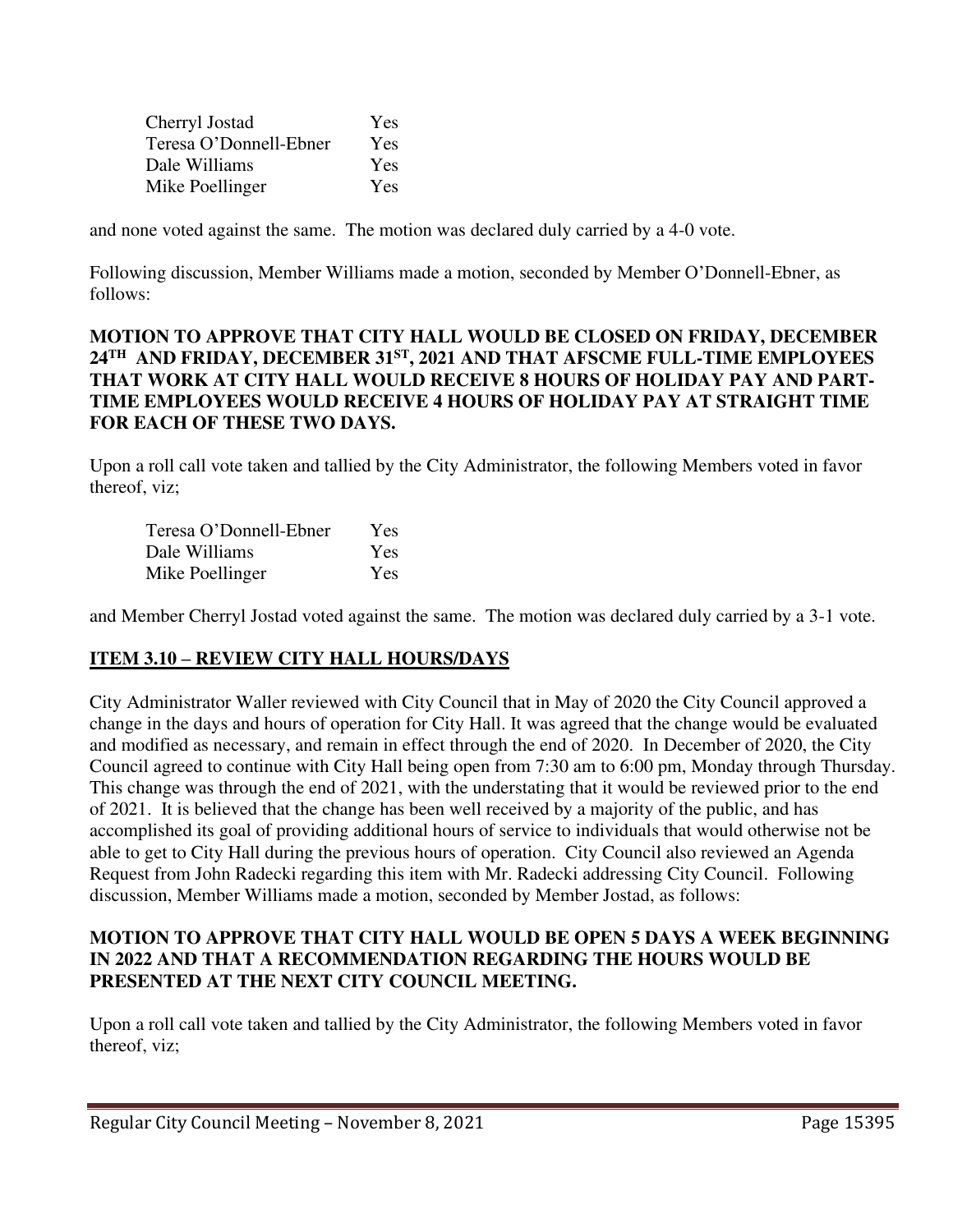| Cherryl Jostad         | <b>Yes</b> |
|------------------------|------------|
| Teresa O'Donnell-Ebner | Yes        |
| Dale Williams          | Yes        |
| Mike Poellinger        | Yes        |

and none voted against the same. The motion was declared duly carried by a 4-0 vote.

#### **ITEM 3.11 – DEVELOPMENT COMMISSION BY-LAW AMENDMENT**

City Administrator Waller reviewed with City Council the Rules and By-Laws for the City's Development Commission. The Development Commission is recommending that the By-Laws by amended to include the addition of the Executive Director of the La Crescent Chamber of Commerce as an ex-officio member. Following discussion, Member Jostad made a motion, seconded by Member O'Donnell-Ebner, as follows:

## **MOTION TO APPROVE THE AMENDMENT OF THE RULES AND BY-LAWS FOR THE CITY'S DEVELOPMENT COMMISSION AS PROPOSED TO INCLUDE THE ADDITION OF THE EXECUTIVE DIRECTOR OF THE LA CRESCENT CHAMBER OF COMMERCE AS AN EX-OFFICIO MEMBER.**

Upon a roll call vote taken and tallied by the City Administrator, the following Members voted in favor thereof, viz;

| Cherryl Jostad         | <b>Yes</b> |
|------------------------|------------|
| Teresa O'Donnell-Ebner | Yes        |
| Dale Williams          | Yes        |
| Mike Poellinger        | Yes        |

and none voted against the same. The motion was declared duly carried by a 4-0 vote.

## **ITEM 3.12 – DEVELOPMENT COMMISSION APPOINTMENT**

City Council reviewed the recommendation to appoint Sarah Danielson to the City's Development Commission to fill the vacancy created by Eileen Krenz's resignation. Following discussion, Member Williams made a motion, seconded by Member O'Donnell-Ebner, as follows:

#### **MOTION TO APPOINT SARAH DANIELSON TO THE CITY'S DEVELOPMENT COMMISSION TO FILL THE VACANCY CREATED BY EILEEN KRENZ'S RESIGNATION.**

Upon a roll call vote taken and tallied by the City Administrator, the following Members voted in favor thereof, viz;

| Cherryl Jostad         | Yes        |
|------------------------|------------|
| Teresa O'Donnell-Ebner | <b>Yes</b> |
| Dale Williams          | Yes        |
| Mike Poellinger        | <b>Yes</b> |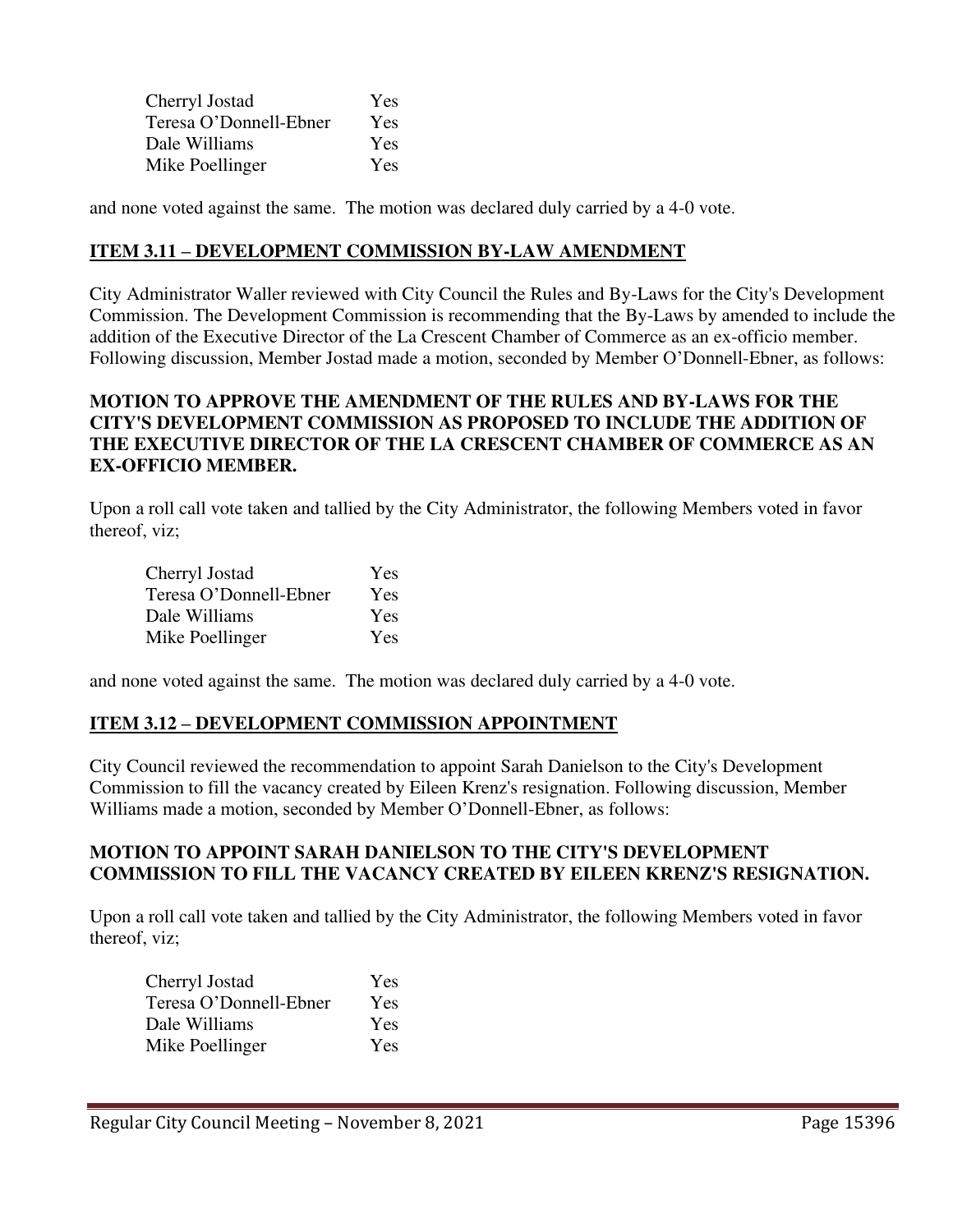and none voted against the same. The motion was declared duly carried by a 4-0 vote.

# **ITEM 3.13 – DONATION RESOLUTION**

City Council reviewed a Resolution regarding the acceptance of donations to the City for the month of October, 2021. Following review and discussion, Member O'Donnell-Ebner introduced the following resolution and moved its passage and adoption:

## **RESOLUTION NO. 11-21-35**

## **RESOLUTION ACCEPTING DONATIONS MADE TO THE CITY OF LA CRESCENT IN OCTOBER, 2021**

 WHEREAS, the following donations were made to the City of La Crescent in the month of October, 2021:

- 1. The Rotary Club of La Crescent wishes to donate \$1,750.02 to be used towards the new playground at Veterans Park.
- 2. The La Crescent Area Healthy Community Partnership-Community Garden wishes to donate \$100.00 to the La Crescent Fire Department for departmental purposes.

NOW, THEREFORE, BE IT RESOLVED that the City Council of the City of La Crescent hereby accepts the donation stated above.

ADOPTED this 8th day of November, 2021.

SIGNED:

Mayor

 $\overline{\phantom{a}}$  , and the contract of the contract of the contract of the contract of the contract of the contract of the contract of the contract of the contract of the contract of the contract of the contract of the contrac

ATTEST:

City Administrator

\_\_\_\_\_\_\_\_\_\_\_\_\_\_\_\_\_\_\_\_\_\_\_\_\_\_\_\_\_

The motion for the adoption of the foregoing resolution was duly seconded by Member Jostad and upon a roll call vote taken and tallied by the City Administrator, all Members present voted in favor thereof, viz;

| Cherryl Jostad         | Yes |
|------------------------|-----|
| Teresa O'Donnell-Ebner | Yes |
| Dale Williams          | Yes |
| Mike Poellinger        | Yes |
|                        |     |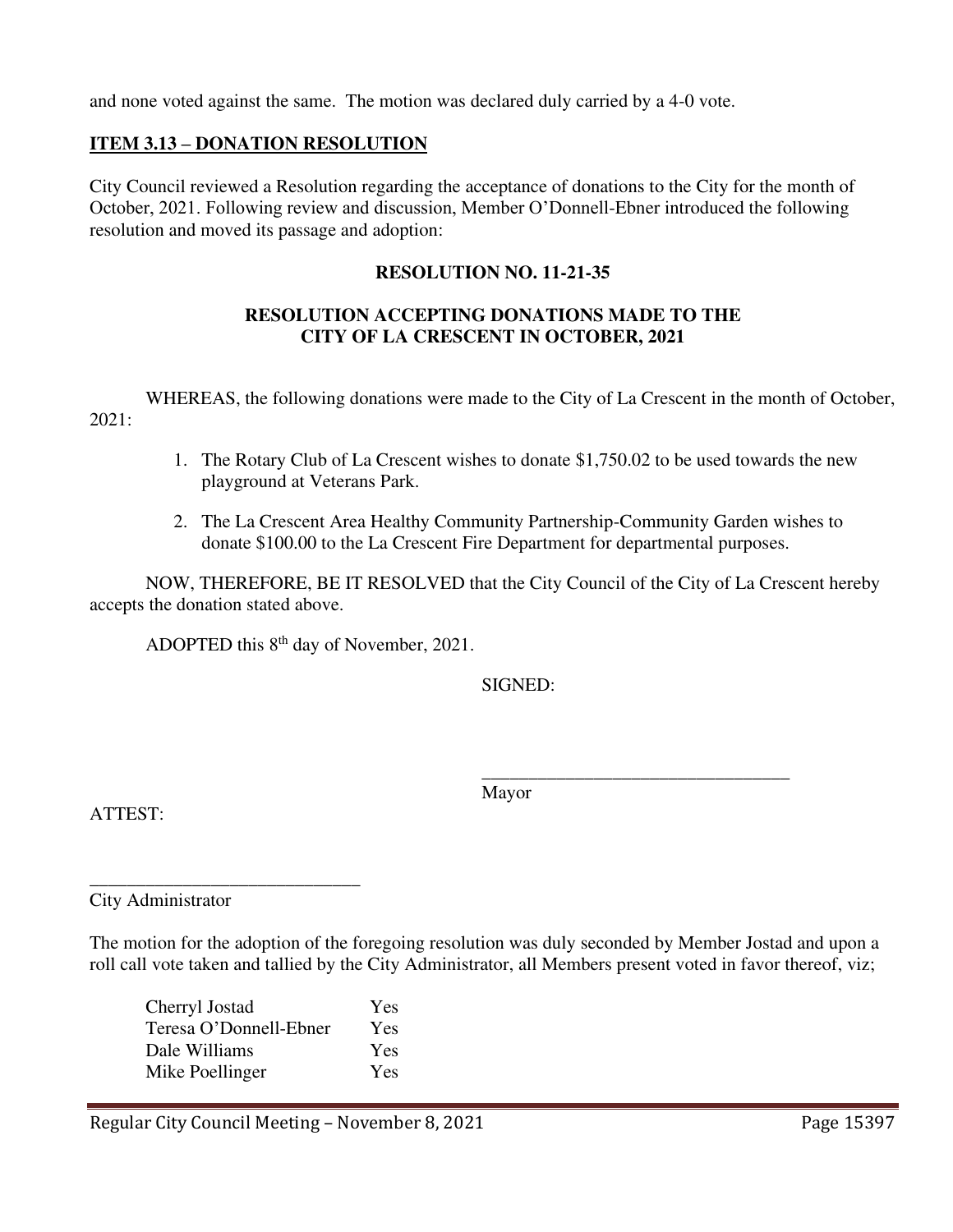and none voted against the same. The motion was declared duly carried by 4-0 vote and the resolution duly passed and adopted.

# **ITEM 3.14 – UPDATE ON DRIVERS LICENSE TESTING**

City Administrative Assistant Boettcher reviewed with City Council that according to Richard Pike, DPS Region Supervisor for our area, when MV testing services return to La Crescent it will be limited to road testing only. All written testing in our area will be conducted at the Winona exam station, which will be open Monday through Friday. DPS has interviewed and selected candidates for the examining positions. The candidates are in the background approval phase and then will move into training. Mr. Pike does not expect the training to be complete before the end of December. Therefore, the City would not anticipate that the Community room will be utilized by DPS before January of 2022. This item was informational, and no action was taken.

## **ITEM 3.15 – 2022 BUDGET REVIEW**

City Council reviewed the proposed 2022 general fund budget and proposed resolution that sets the preliminary levy. Discussion followed. This item was informational, and no action was taken.

## **ITEM 8 – CHAMBER OF COMMERCE**

Jerry Berns of the La Crescent Chamber of Commerce reviewed with City Council the Chamber's new website.

There being no further business to come before the Council at this time, Member Williams made a motion, seconded by Member O'Donnell-Ebner, to adjourn the meeting. Upon a roll call vote taken and tallied by the City Administrator, the following Members present voted in favor thereof, viz;

| Cherryl Jostad         | Yes |
|------------------------|-----|
| Teresa O'Donnell-Ebner | Yes |
| Dale Williams          | Yes |
| Mike Poellinger        | Yes |

and none voted against the same. The motion was declared duly carried by a 4-0 vote and the meeting duly adjourned at 6:59 PM.

APPROVAL DATE: